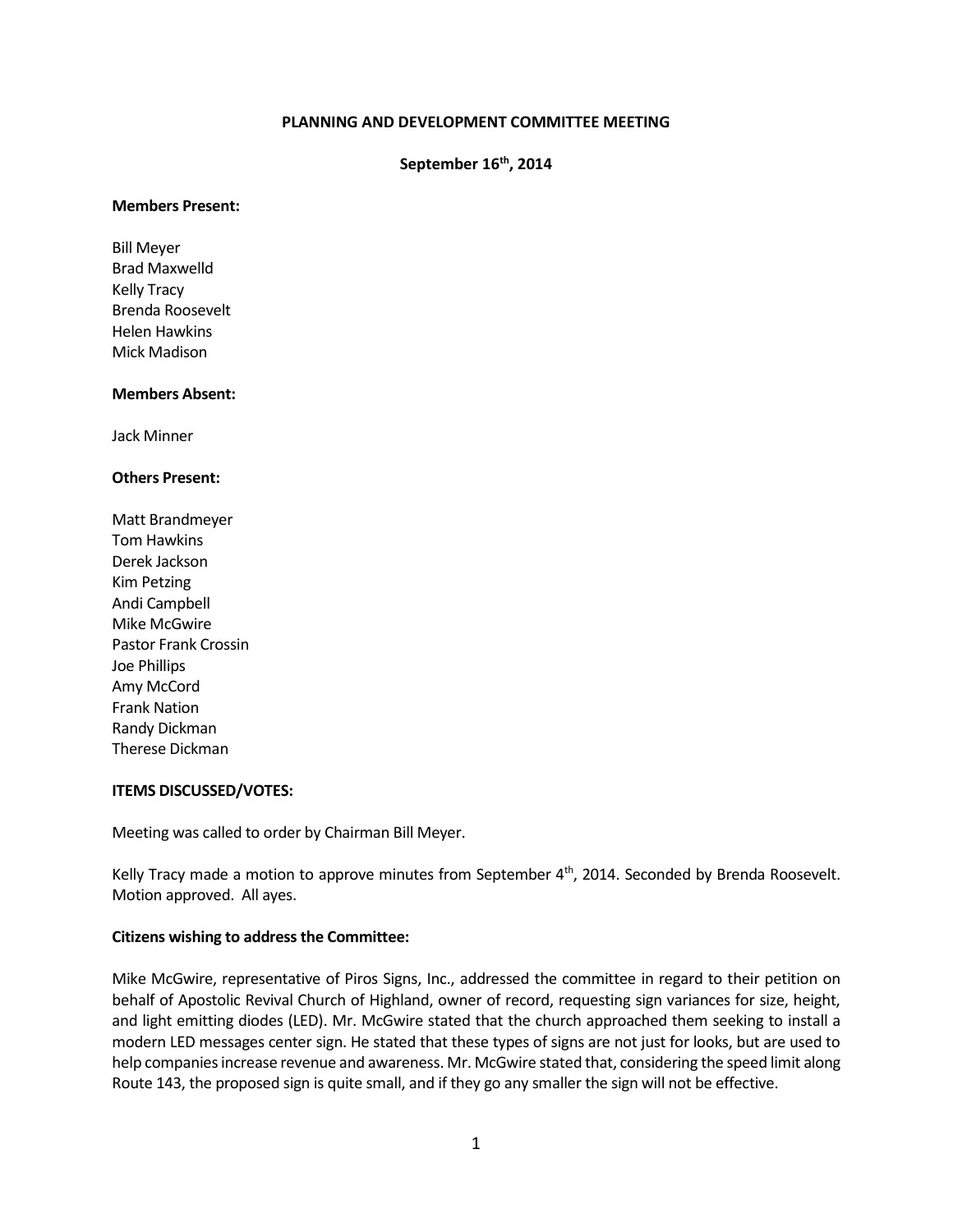Pastor Frank Crossin of Apostolic Revival Church of Highland spoke on behalf of the Piros Signs petition. Pastor Crossin stated that the sign may seem large for the current needs of the church, but they are planning for the future. He stated that the church has a young, expanding congregation and will likely build a larger church once the current building is paid off. Pastor Crossin also stated there has been a security light issue with an adjoining property owner, but that they have tried to be accommodating by adding a shield to the lighting fixture. He stated that he doesn't want to infringe on anyone's rights, but does not believe that there is a lighting issue with the proposed sign and hopes that they are able to erect the sign as they desire.

Joe Philips also spoke in support of the Piros Signs petition. Mr. Phillips stated that he handled the technical aspects of the sign as well as the light measurements that were presented to the Committee. Mr. Philips stated that the measurements he took were conducted on a 50 square foot sign, which is twice as large as the sign being proposed. Mr. Philips stated that from 200 feet back, the sign gave off virtually no additional light than the background light that was already there. He stated that the proposed sign would be less bright than the standard incandescent sign, which meets county code, as they do not have the dimming capabilities of the proposed LED sign.

Amy McCord, applicant and purchaser of property, spoke in regard to her petition requesting a Special Use Permit in order to operate a dog kennel on site at 1915 Steinkoenig School Road in Highland. Ms. McCord explained the business model and hours of operation for the kennel. She also described the measures she will be taking to reduce noise and light pollution for surrounding property owners.

Frank Nation, applicant and property owner at 1288 Acorn Road, spoke in regard to is petition for a Variance in order to construct a dwelling 35 feet from the property line instead of the required 50 feet. Mr. Nation stated that the existing improvements to the property, which include a driveway, waterline, electric box, and septic tank, would make it difficult to locate the house in accordance with the 50 foot setback requirement. He also stated that the proposed site for the dwelling is the highest elevation on the property. Mr. Nation stated that he's had the septic system inspected by a licensed installer and was informed that it can be activated and is an adequate size to support a 3-bedroom home.

Randy Dickman, resident and owner of 1244 Acorn Road, Highland, addressed the committee in regard to the petition of Frank Nation. Mr. Dickman stated that he is opposed to the Variance because of the agricultural issues caused when a dwelling is located that close to the property line. Mr. Dickman also stated that during the on-site public hearing he asked if Mr. Nation could build his home adhering to the 50 foot setback requirement, and never received and answer. Mr. Dickman went on to say that the driveway and waterline going in should not be much of a deterrent as the driveway is very minimal and the water line will have to be cut and attached to the home either way. He also stated that the footing of the house could be raised slightly to overcome any elevation issues that may exist with the existing septic system. Mr. Dickman concluded by saying that he does not believe Mr. Nation went through the process of considering all the possible solutions to his stated hardships.

Therese Dickman, owner and resident of 1244 Acorn Road, also spoke against Mr. Nation's petition for a fifteen (15) foot variance. Mrs. Dickman stated that there were eleven individuals from rural areas in Madison County present at the hearing to speak against the Mr. Nation's petition. She stated that the Madison County 2020 comprehensive plan addresses that we are a right-to-farm state and quoted a section within the plan which read, "new, non-farm neighbors must contend with odors, dust, noise, and other conditions naturally present in agricultural areas." Mrs. Dickman went on to say that building closer to an agricultural property can put a person at somewhat greater risk for the health conditions that come along with these conditions.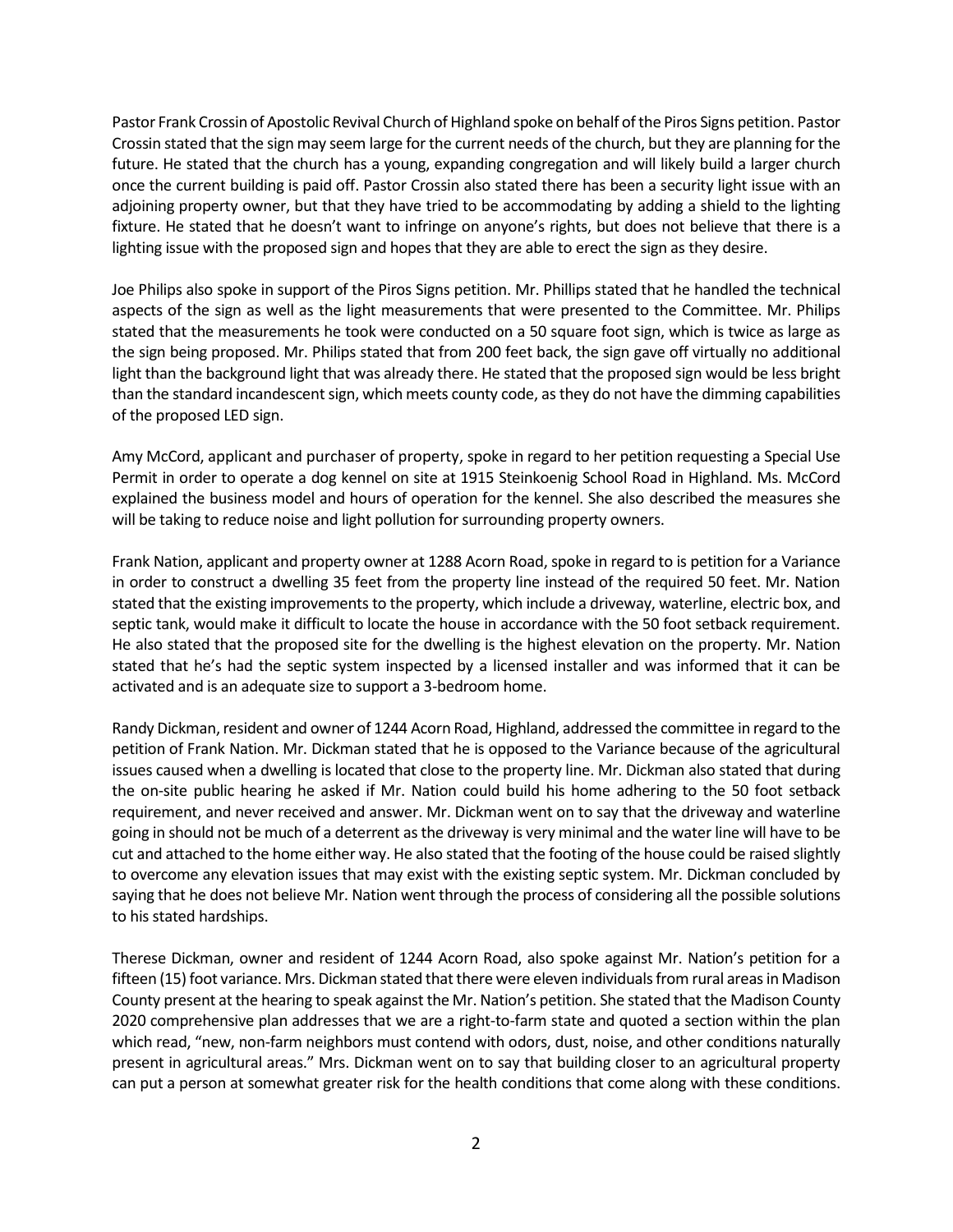She also stated that the Committee's decision will have a greater impact than just 15 feet, asthere are safety, privacy, and health issues to consider.

Judy Kuhn, District 1 County Board Member, submitted a letter of opposition to Mr. Nation's petition. Mrs. Dickman submitted an additional letter of opposition signed by 4 area property owners to supplement those already on record.

Brenda Roosevelt asked Mr. Dickman if there was a law in place prohibiting him from using farm ground within 35 feet of a dwelling to support his estimated loss in crop production and income. Mr. Dickman stated that there is no law in place, but that he does have safety concerns for the inhabitants of the dwelling.

## **Old Business:**

Kelly Tracy spoke in regard to the Piros Signs petition. Ms. Tracy pointed out that most of the sign variances granted have been in heavily populated districts, not in residential areas. She stated that the people she has spoken with are concerned about having a Vegas-style sign in the middle of a residential area. Ms. Tracy proposed that the new sign not be any larger than the existing, non-compliant sign and only operate between the hours of 6am and 9pm.

Matt Brandmeyer added that Piros Signs, Inc. and the church proposed a 90% reduction in brightness for the sign.

Derek Jackson clarified that Kelly Tracy is proposing to deny the height and sign variances and approve the LED variance with the condition of time of operation.

Kelly Tracy made a motion to approve the LED variance and deny the variances for size and height with the condition that the LED portion only operate between the hours of 6am and 9pm for zoning file Z14-0023. Seconded by Brad Maxwell. Motion approved. All ayes.

### **New Business:**

Kelly Tracy made a motion to approve Resolutions, Zoning Board of Appeals' Findings of Fact, and Recommendations for August 28<sup>th</sup>, 2014 for files Z14-0035, Z14-0032, and Z14-0033. Seconded by Brenda Roosevelt. Motion approved. All ayes.

Brenda Roosevelt made a motion to approve Resolutions, Zoning Board of Appeals' Findings of Fact, and Recommendations for September 9th, 2014 for file Z14-0028. Seconded by Mick Madison. Motion approved. All ayes.

Derek Jackson presented Burns' Subdivision – Minor Subdivision Plat to the Committee. Mr. Jackson explained that the request is for a two (2) lot minor subdivision. Mr. Jackson stated that the applicant is utilizing an access easement and that the maintenance agreement and minimum zoning requirements were satisfied. Mr. Jackson also stated that there is a note on the subdivision that all future private sewage systems would be sub-surface. Kelly Tracy made a motion to approve Burns' Subdivision – Minor Subdivision Plat. Seconded by Brad Maxwell. Motion approved. All ayes.

Derek Jackson presented Plocher Subdivision – Minor Subdivision Plat to the Committee. Mr. Jackson explained that the request is for a four (4) lot minor subdivision. Mr. Jackson stated that the property is